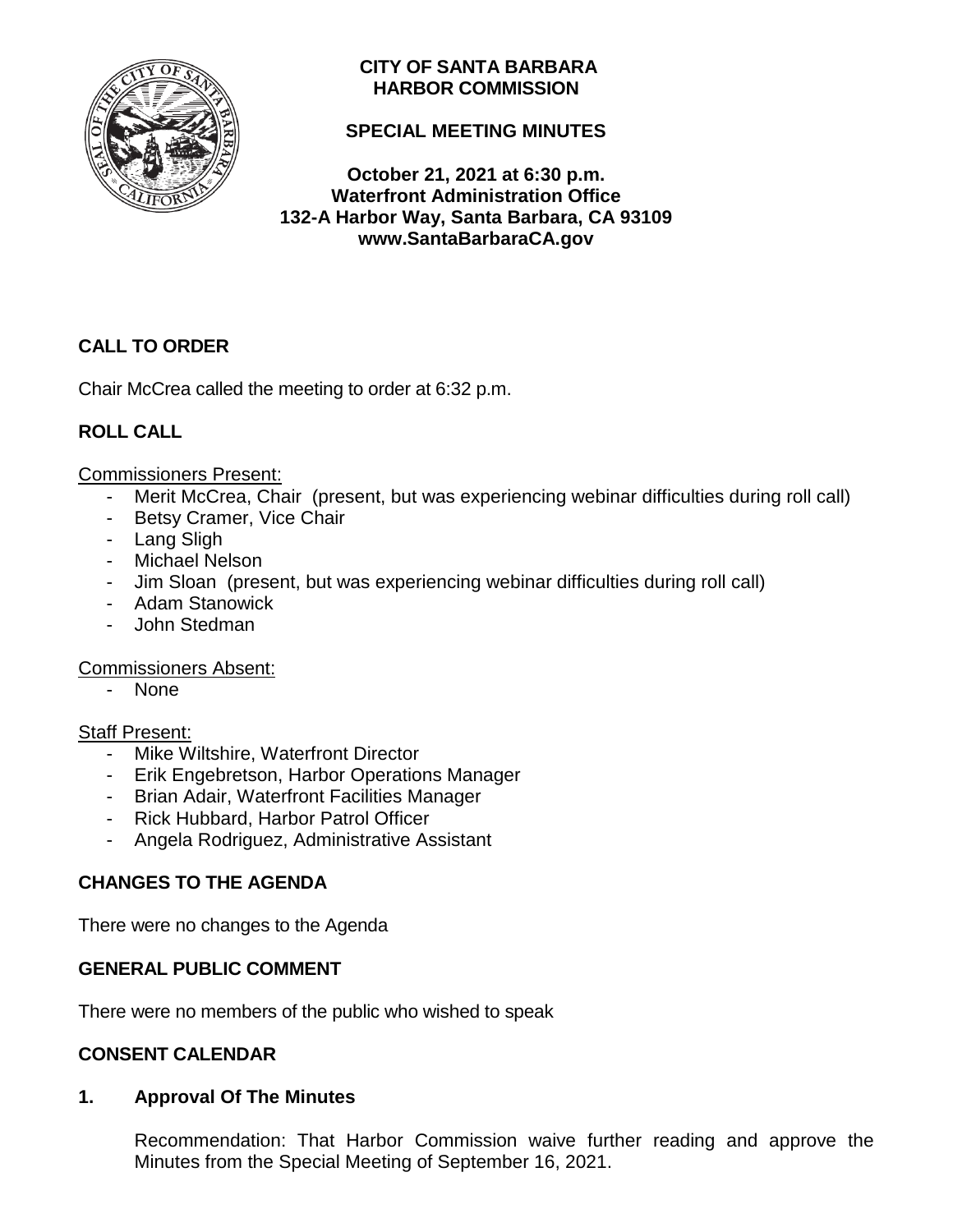Motion:

- Commissioners McCrea/Cramer to approve Minutes

Vote:

- Unanimous roll call vote (Abstain: Commissioner Sloan)

## **DEPARTMENT UPDATE**

### **2. Director's Report**

- Harbor Commission Resignations & Recruitments
- Director's Office Hour
- Tentative Agenda Items For Future Meetings

Documents:

- PowerPoint presentation prepared by staff
- October 21, 2021 report prepared by the Waterfront Director

Speakers:

- Staff: Waterfront Director Mike Wiltshire

### **3. Facilities Management Report**

• New Facilities Staff And Employee Promotion

Documents:

- PowerPoint presentation prepared by staff
- October 21, 2021 report prepared by the Waterfront Facilities Manager

Speakers:

- Staff: Waterfront Facilities Manager Brian Adair

### **4. Harbor Operations Report**

- Lobster Season In Full Swing
- Surrendered And Abandoned Vessel Exchange (SAVE) Grant Award
- 35<sup>th</sup> Annual Parade Of Lights

Documents:

- PowerPoint presentation prepared by staff
- October 21, 2021 report prepared by the Harbor Operations Manager

Speakers:

- Staff: Harbor Operations Manager Erik Engebretson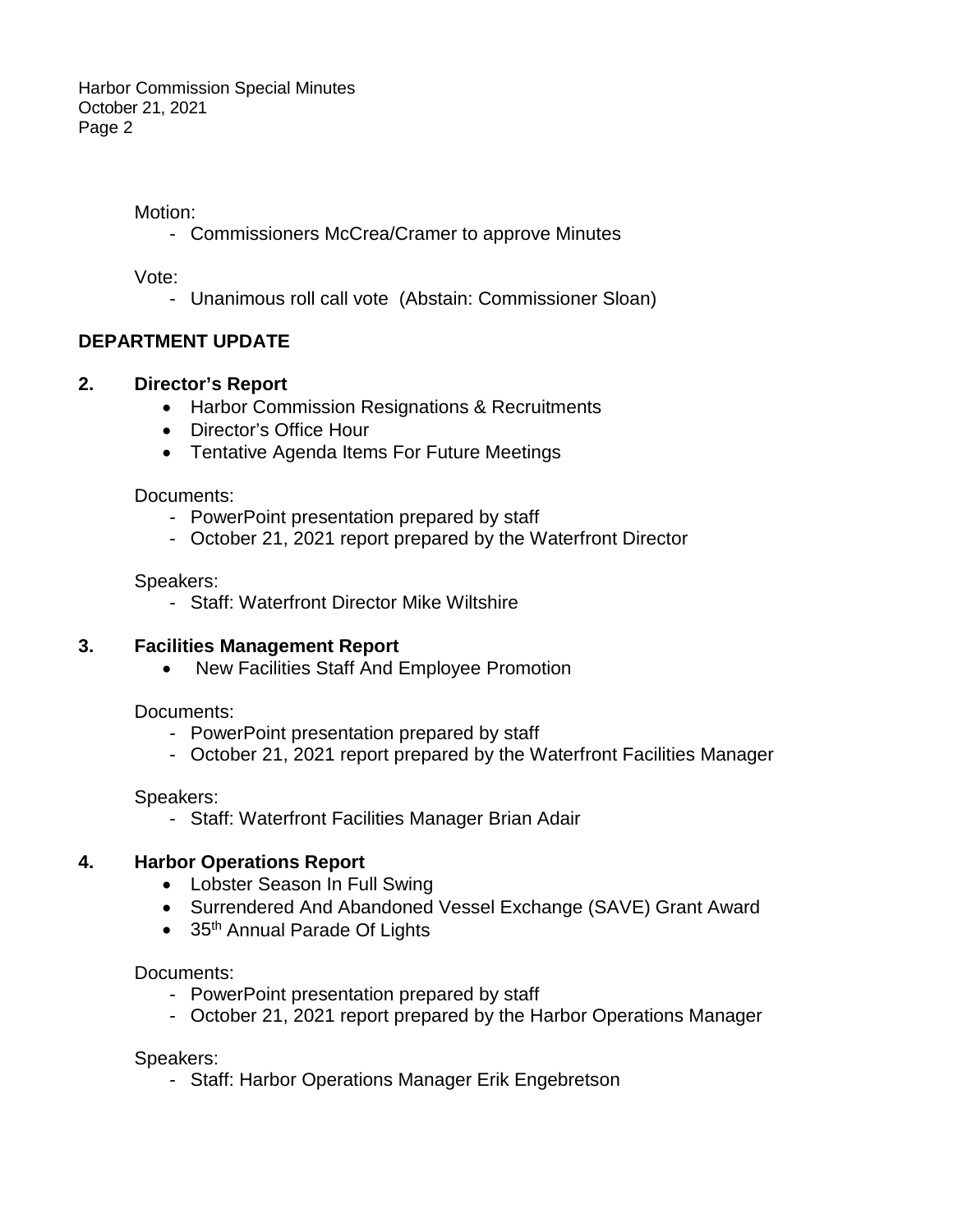Harbor Commission Special Minutes October 21, 2021 Page 3

## **NEW BUSINESS**

## **5. Request For Proposals: Lease Space At 301 West Cabrillo Boulevard**

Recommendation: That Harbor Commission:

- A. Consider and review four proposals submitted as part of the Request for Proposal process for the lease space at 301 West Cabrillo Boulevard; and
- B. Accept the Request for Proposal Subcommittee recommendation and direct staff to negotiate a lease agreement with Santa Barbara Landing, LLC.

Documents:

- PowerPoint presentation prepared by staff
- October 21, 2021 report prepared by the Waterfront Business Manager

Speakers:

- Staff: Waterfront Director Mike Wiltshire
- Members of the public: Jaime Diamond

Motion:

- Commissioners Sloan/Nelson to approve the staff recommendations

Vote:

- Unanimous roll call vote

### **6. Review Of Harbor Patrol Activities**

Recommendation: That Harbor Commission receive and consider a report and presentation on Harbor Patrol's role and responsibilities.

Documents:

- PowerPoint presentation prepared by staff
- October 21, 2021 report prepared by the Harbor Operations Manager

Speakers:

- Staff: Waterfront Director Mike Wiltshire, Harbor Patrol Officer Rick Hubbard

Discussion:

- Commissioners heard a presentation by Harbor Patrol Officer Rick Hubbard. Topics discussed were Harbor Patrol's various emergency responses and calls for service both inside and outside the harbor, emergency response times, public outreach, various enforcement efforts, citations and arrests, patrol vessels and vehicles, and animal rescues. Commissioners' questions were answered.